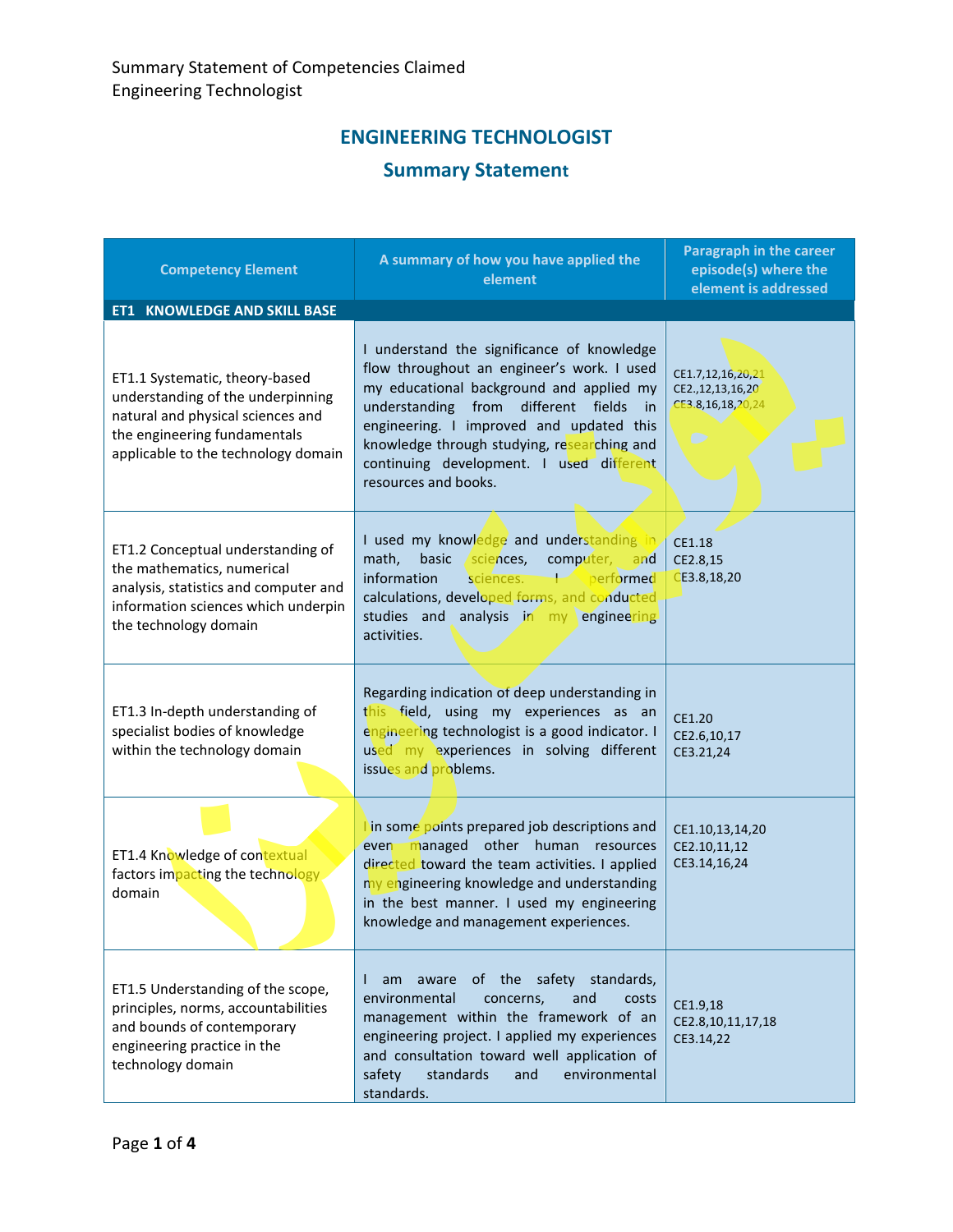## Summary Statement of Competencies Claimed Engineering Technologist

| <b>ET2 ENGINEERING APPLICATION ABILITY</b>                                                                                     |                                                                                                                                                                                                                                                                                          |                                                          |
|--------------------------------------------------------------------------------------------------------------------------------|------------------------------------------------------------------------------------------------------------------------------------------------------------------------------------------------------------------------------------------------------------------------------------------|----------------------------------------------------------|
| ET2.1 Application of established<br>engineering methods to broadly-<br>defined problem solving within the<br>technology domain | I used engineering methods, research works,<br>books, standards, references, and resources in<br>tackling problems within projects. I applied<br>my deep understanding in issues that I had<br>long time experience. I never hindered from<br>consultation and using the teamwork magic. | CE1.7,14,15,21<br>CE2.10,12,14,16,20<br>CE3.8,9,11,20,22 |
| ET2.2 Application of engineering<br>techniques, tools and resources<br>within the technology domain                            | I applied lab results, engineering techniques,<br>books and resources toward my engineering<br>and<br>objectives<br>activities<br>realization.<br>the<br>of<br>understand<br>importance<br>risk<br>management in an engineering work scale.                                              | CE2.7,14<br>CE3.7,14,17<br>$\bullet$                     |
|                                                                                                                                | I researched about the most update resources<br>and papers in the design and stabilization of<br>variant slopes design and selection final and<br>effective factors.                                                                                                                     | CF1.5, 6, 7, 11, 12, 13, 14                              |
| ET2.3 Application of systematic<br>synthesis and design processes<br>within the technology domain                              | I designed proper system and capacity for<br>discharge of air from underground mine<br>tunnels from explosive gases and particles<br>considering the complexity of tunnels pattern.                                                                                                      | CE2.7,10,11,13,16                                        |
|                                                                                                                                | I followed related standards to the mineral<br>processing and mechanical engineering to<br>design and make mineral equipment.                                                                                                                                                            | CE3.10,11,13,19,22                                       |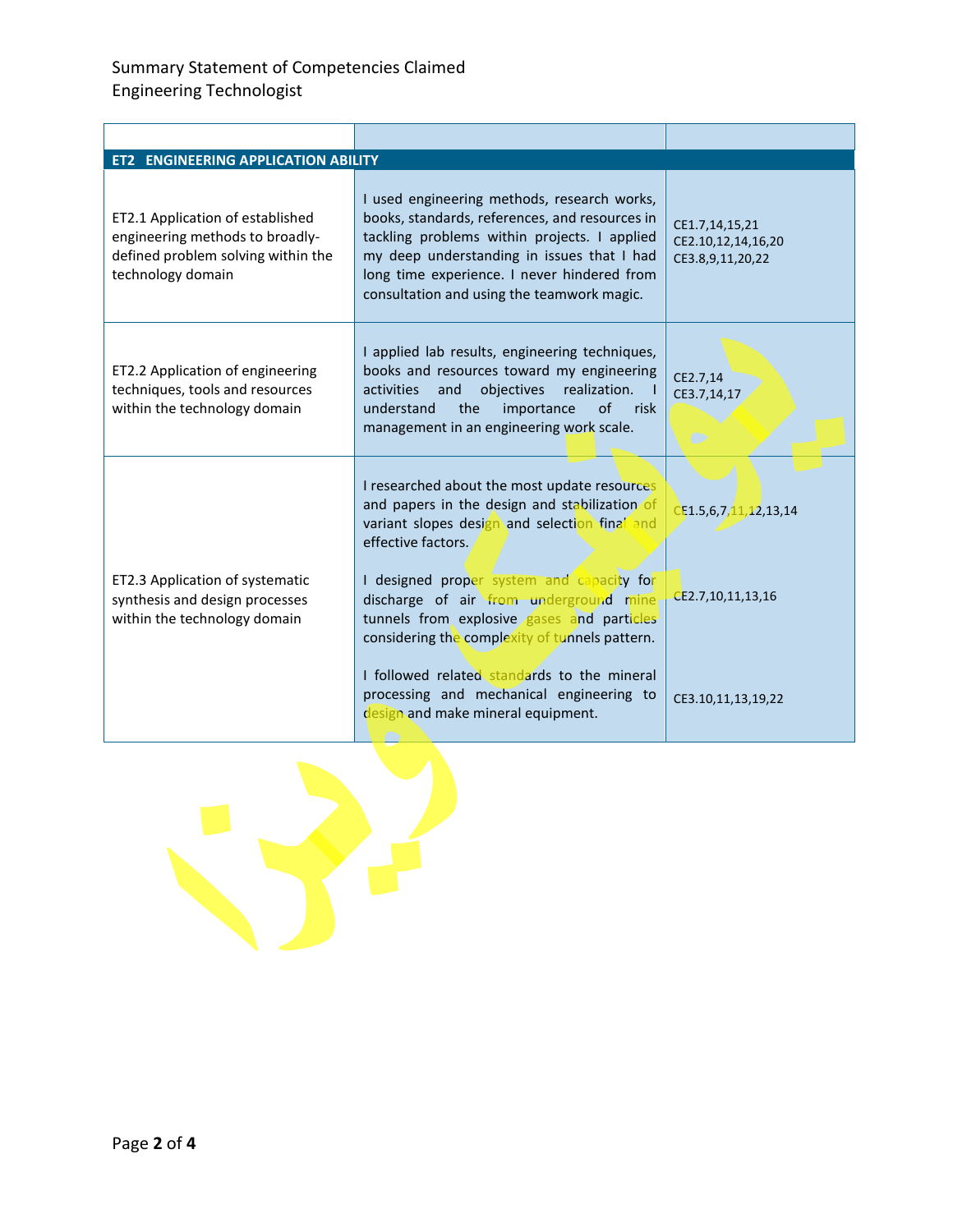| ET3 PROFESSIONAL AND PERSONAL ATTRIBUTES                                             |                                                                                                                                                                                                                                                                                                                                                                                                                                                                           |                                                               |  |  |
|--------------------------------------------------------------------------------------|---------------------------------------------------------------------------------------------------------------------------------------------------------------------------------------------------------------------------------------------------------------------------------------------------------------------------------------------------------------------------------------------------------------------------------------------------------------------------|---------------------------------------------------------------|--|--|
| ET3.1 Ethical conduct and<br>professional accountability                             | I understand ethical conduct and professional<br>accountability in the field of practice and I stick<br>to the stablished norms and standards in the<br>field. I cared for the safety in the engineering<br>project in my own activities and the total<br>engineering activities within the project.                                                                                                                                                                      | CE1.6,9,11,18<br>CE2.8,10,11<br>CE3.14                        |  |  |
| ET3.2 Effective oral and written<br>communication in professional and<br>lay domains | I followed professional communication through<br>emails, reports, and oral presentation and<br>discussion in meetings.                                                                                                                                                                                                                                                                                                                                                    | CE1.12,13,14<br>CE2.9,10,13,16<br>CE3.15,17,19                |  |  |
| ET3.3 Creative, innovative and<br>proactive demeanour                                | I understand the importance of following a<br>creative approach in engineering activities so<br>that in bottlenecks and unsolvable looking<br>problem, we could find a way. Throughout<br>projects and my engineering activities, L kept<br>such spirit always high.                                                                                                                                                                                                      | ◯<br>CE1.7,14,15,21<br>CE2.10,12,14,16,20<br>CE3.8,9,11,20,22 |  |  |
| ET3.4 Professional use and<br>management of information                              | I understand the importance of professional use.<br>and management of information and keeping<br>the flow of information within the engineering<br>activities and especially decision makings. For<br>this purpose, I made data bases or used the<br>company database from old projects. I kept<br>good deal of information accessible by all team<br>members so that we could share and apply new<br>information toward engineering<br>activities<br>within the project. | CE1.5,9<br>CE2.6<br>CE3.5,7,9,13                              |  |  |
| ET3.5 Orderly management of self,<br>and professional conduct                        | conducted the best approach toward easy<br>management of cost and time as two important<br>factors in any engineering project. I understood<br>how cost and time are relevant to one another.<br>I kept track of time used toward every single<br>engineering activity. I used MS Project software<br>often.                                                                                                                                                              | CE1.10,21<br>CE2.11,12,20<br>CE3.7,14,20,22,23,24,            |  |  |
| ET3.6 Effective team membership<br>and team leadership                               | I am bound to engineering activities within a<br>team setting. I believe without a team, there<br>will be many problems in the way of a coherent<br>engineering work toward objectives of a<br>project. I preached teamwork and I was a team<br>member and team leader at times. I kept the                                                                                                                                                                               | CE1.10,13,14,20,21<br>CE2.10,11,12<br>CE3.14,16,24            |  |  |